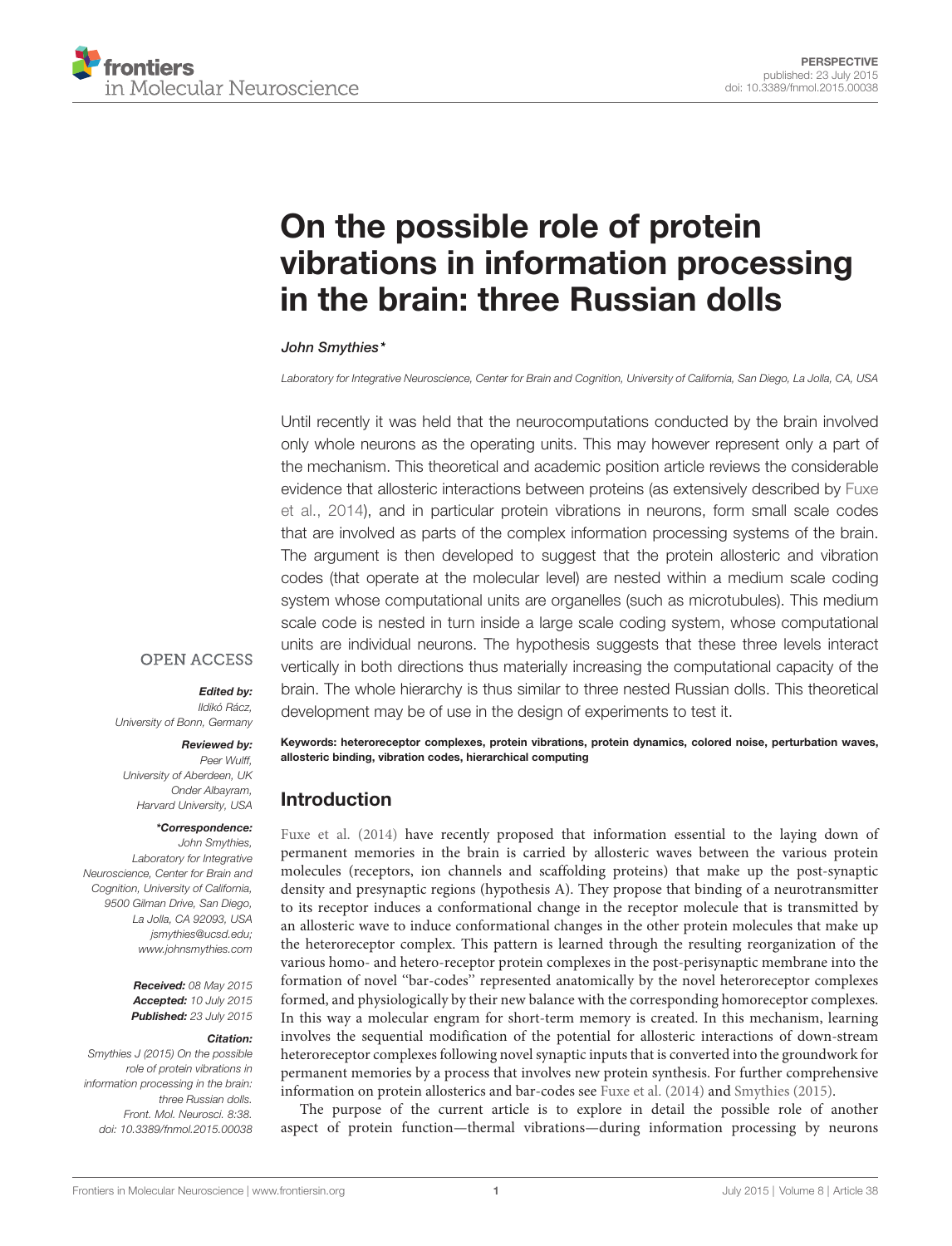in addition to the allosteric mechanism. Although protein vibrations are important for intercellular signaling for all cells [\(Hawkins and McLeish,](#page-3-2) [2006;](#page-3-2) [Iakhiaev and Iakhiaev,](#page-3-3) [2013\)](#page-3-3), for the purposes of this review I will concentrate on their role in neurons.

# A Protein Vibration Code

The stable folding pattern of a protein molecule is based on the molecule finding its own lowest free energy. The binding of one protein molecule to another depends on finding the lowest possible free energy of the pair. This involves allosteric factors that include overall shape, complementary binding of charged groups, hydrogen bonding and lipophilic interactions. If one of these groups functions as part of the receptor for an external agent (e.g., a neurotransmitter), then activation of that receptor will change, not only the conformation of that protein, but of the other proteins bound to it. The information relevant to the formation of memories is held by hypothesis (A) to be carried by the microanatomical spatio-temporal patterns of protein molecules in the post-synaptic density, and in vesicle release sites in the presynaptic terminal as described above. These form a species of bar-code.

An additional factor in this process may be the vibration spectra of the constituent proteins (hypothesis B). All molecules thermally vibrate at particular frequencies and emit two types of noise—high frequency ''white'' noise by small molecules (such as water and metal ions) and medium frequency "colored" noise by large molecules (such as proteins; [Al-Khalili and McFadden,](#page-3-4) [2014\)](#page-3-4). The bends and twists of the peptide chain of proteins are flexible and cause the chain to emit signals composed of colored noise, but only at specific frequencies. The frequency is determined by the aminoacid sequence and the conformation and movements of the protein molecule. Thus each protein will have a signature dynamic pattern of colored noise in the form of a number of peaks in its noise emission spectrum, in which the number, size and frequency of the peaks will vary. Thus, changing these conditions in one protein in a heteroreceptor complex by some stimulus will lead immediately to a change in the conformation and noise emission spectra of all the proteins in the complex. A mechanical model for this system would be a Morse code machine for people who are both deaf and blind. The receiver for such an information transmission system would be a knob that vibrated at different frequencies and/or for different periods.

In a review of the role of global and local vibrational modes in the dynamic allostery of protein [Hawkins and McLeish](#page-3-2) [\(2006\)](#page-3-2) state ''It is now clear that dynamics plays an important role in protein function. For example, there is growing evidence for a dynamic contribution to allosteric signaling within protein molecules.'' Furthermore the electric fields produced in folded proteins influence nearly every aspect of protein function [\(Suydam et al.,](#page-3-5) [2006;](#page-3-5) [Stafford et al.,](#page-3-6) [2010;](#page-3-6) [Ly et al.,](#page-3-7) [2011;](#page-3-7) [Fafarman](#page-3-8) [et al.,](#page-3-8) [2012;](#page-3-8) [Schkolnik et al.,](#page-3-9) [2012;](#page-3-9) [Ritchie and Webb,](#page-3-10) [2013;](#page-3-10) [Walker et al.,](#page-3-11) [2013\)](#page-3-11).

Using molecular dynamic studies, [Iakhiaev and Iakhiaev](#page-3-3) [\(2013\)](#page-3-3) have identified a molecular system in protein molecules that forms and propagates ''perturbation waves''. This constitutes a network, which transmits energy and information between different parts of the protein that relies on autonomic coherence resonance in atomic fluctuations. This system can coordinate and integrate structural changes in the protein molecule. The authors state:

''Protein dynamics is essential for its [a protein's] functional activity and includes several types of motions: atomic vibrations, residue motions (including bond stretching and bond angle bending), motions of secondary structure elements, and correlated motions of multiple residues, including motions of large domains [\(Yonetani and Laberge,](#page-3-12) [2008;](#page-3-12) [Teilum et al.,](#page-3-13) [2009\)](#page-3-13). These motions carry the signals related to the intramolecular communication, example of which is allosteric regulation of protein function. In allosteric mechanism, ligand binding at an allosteric site is coupled to a structural and/or dynamic change at a distant regulated site of the protein. This implies that there exist links between distant regions of protein which can be defined in terms of long-range intramolecular communication.''

Recent reports have added some direct experimental support for this hypothesis:

- Using orientation-sensitive terahertz near-field microscopy measurements of chicken egg white lysozyme single crystals [Acbas et al.](#page-3-14) [\(2014\)](#page-3-14) report, direct observation of such longrange protein vibrational modes.
- [Müller-Werkmeister and Bredenbeck](#page-3-15) [\(2014\)](#page-3-15) state that, whereas theoretical studies predict highly directional anisotropic vibrational energy transfer (VET) in proteins connecting distant functional sites to mediate allosteric communication, experimental support for this has been lacking. These authors tested this hypothesis by ultrafast vibrational pump-probe spectroscopy and observed major instances of such signals in synthetic polypeptides over long distances in an investigation of the structural dynamics related to phototaxis and gene regulation of a photoactive flavoprotein.
- [Brust et al.](#page-3-16) [\(2013\)](#page-3-16) observed multiple time scales for the dynamics associated with different vibrations of a protein that suggested an underlying hierarchical relaxation pathway.

There have also been reports that thermal vibratory stimuli can induce stem cell differentiation:

- [Tong et al.](#page-3-17) [\(2013\)](#page-3-17) reported that high frequency vibratory stimulation of induced differentiation of multipotent human mesenchymal stem cells in culture.
- A similar report in the case of human umbilical stem cells was published by [Cho et al.](#page-3-18) [\(2012\)](#page-3-18).
- [Kim et al.](#page-3-19) [\(2012\)](#page-3-19) confirm that human mesenchymal stem cells are mechanosensitive to low-magnitude-high-frequency vibration signals such that they could facilitate the osteogenic process. There is evidence that this reaction depends on Wnt signaling [\(Hou et al.,](#page-3-20) [2011\)](#page-3-20).

This process could form the basis for a code that translates changing inputs into a changed pattern of specific colored noise vibrations via alterations of the conformation of the protein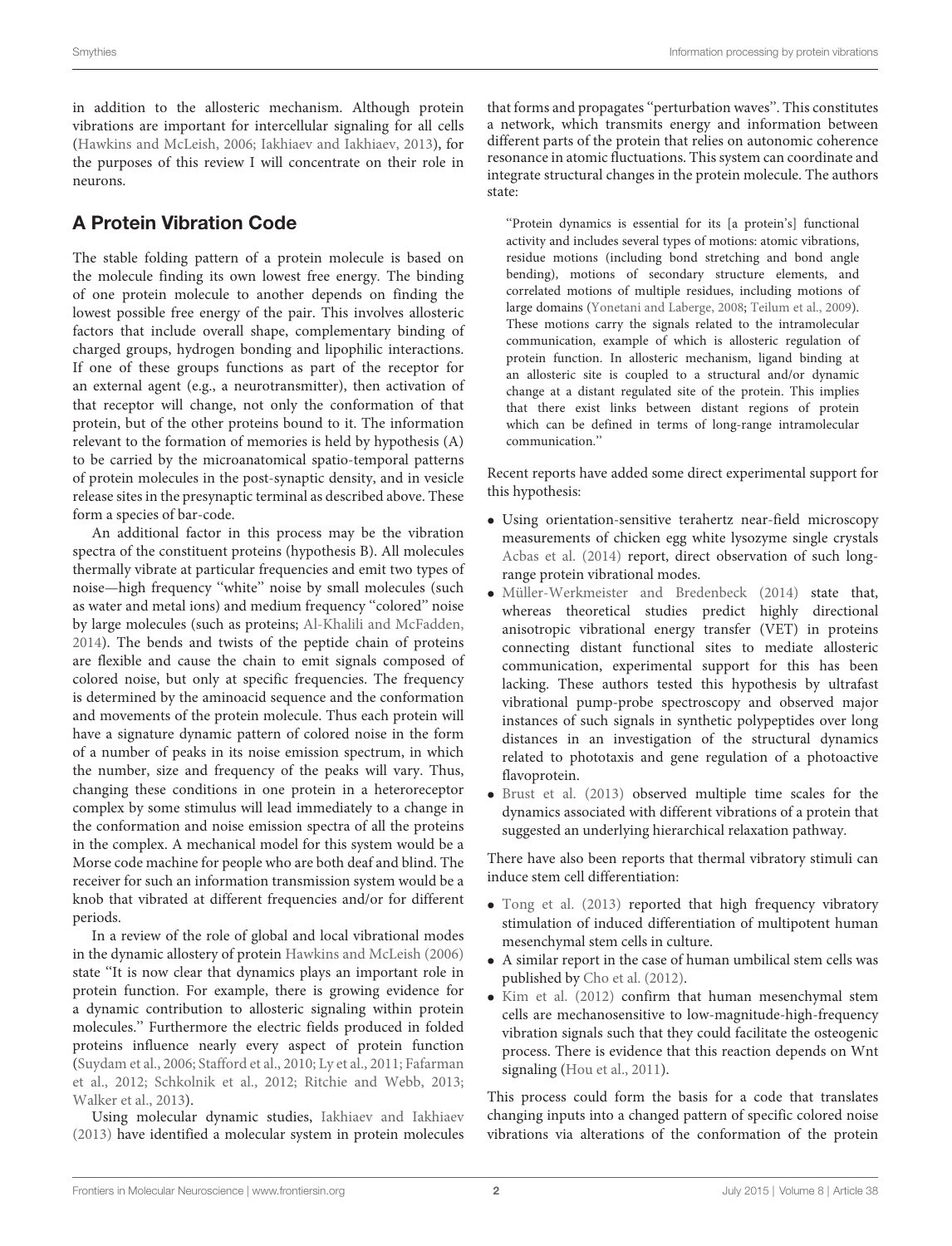complex. These patterns of vibration could carry a transmissible vibration code (B) in addition to the allosteric anatomical code (A). One output of this mechanism could be the modulation of new protein synthesis by the system that would consolidate memories. Repeated presentation of the stimuli could lead to repeated activations of a signaling pathway from the perisynaptic area to perisynaptic ribosomes, or to the cell nucleus, where it would stimulate the synthesis of new proteins that would be carried back to the synapse to join the heterosynaptic complexes to form the developing basis of permanent memories.

Vibrational interactions between proteins and functionally attached molecules could also be involved. An example of this is contained in a study of protein-heme interactions in cytochrome  $c$  (Cyt  $c$ ). The active site of Cyt  $c$  consists of a heme covalently linked to a pentapeptide segment (Cys-X-X-Cys-His), which provides a link between the heme and the protein surface, where the redox partners of Cyt  $c$  bind. [Galinato et al.](#page-3-21) [\(2012\)](#page-3-21) performed nuclear resonance vibrational spectroscopy measurements that provided the basis to propose that hemeprotein vibrational dynamic couplings play a role in electron transfer by coupling vibrations of the heme directly to vibrations of the protein at the protein–heme interface. This could allow for the direct transduction of the thermal (vibrational) energy from the protein surface to the heme surface.

In a previous article, [Smythies](#page-3-1) [\(2015\)](#page-3-1) discussed the possible role of the cytoskeleton in neural information processing. I presented a picture of the large-scale computing network in the brain composed of networks of units (neurons) connected by intercellular electrical, chemical and epicrine (exosome) signaling. Then, I suggested that, inside each unit neuron, there seems to be another computing mini-network composed of individual organelles, mainly microtubules, connected by intracellular chemical and electrical signaling, that may act by fine-tuning the unit neuron. The present article proposes that this pattern repeats at an even smaller scale, and that, inside many organelles, there is another minimus-computing computing network composed of individual protein molecules connected by molecular perturbation waves that may operate by fine-tuning the protein molecule—one inside the other like a group of Russian matyoshka dolls.

This hierarchical computing mechanism may represent a significant increase in the computational capacity of the brain. This possibility is discussed by [Satinover](#page-3-22) [\(2001\)](#page-3-22). The human brain forms a "... nested hierarchy an entire parallel computer one stage being but a processing element in the next larger one.'' In one direction in this hierarchical Hopfield net, activation of a receptor on the surface of the neuron at the highest stage induces a change in the structure and function of the cytoskeleton at the middle stage following Hopfield dynamics. This transmits changes to the inner structure and function of the individual proteins at the lowest stage. The causal chain can also travel in the reverse direction.

[Sahu et al.](#page-3-23) [\(2013b\)](#page-3-23) report that a single brain-neuron-extracted microtubule is a memory-switching element, whose hysteresis loss is nearly zero. Their study shows how a memory-state forms in the nanowire and how its protein arrangement symmetry is related to the conducting-state written in the device, thus, enabling it to store and process ∼500 distinct bits, with 2 pA resolution between 1 nA and 1 pA. The authors state that this random access memory is an analog of flash memory switch used in a computer chip. Using scanning tunneling microscope imaging, they further demonstrate how single proteins behave inside the nanowire when this 3.5 billion years old nanowire processes memory-bits. The same group, [Sahu](#page-3-24) [et al.](#page-3-24) [\(2013a\)](#page-3-24) report that structured water molecules inside the tubulin helix promote the electrical conductivity of the tubulin molecule.

[Brinks et al.](#page-3-25) [\(2014\)](#page-3-25) have reviewed the use of picosecond and femtosecond laser spectroscopy in a variety of electronic and vibrational dynamic systems e.g., individual fluorophores at room temperature, that showed electronic (de)coherence, vibrational wavepacket interference and quantum control. The authors also present the results of two color phase shaping applied to photosynthetic light-harvesting complexes, which allows investigation of the persistent coherence in photosynthetic complexes under physiological conditions at the level of individual complexes. Further methodological descriptions of UV Raman spectroscopy and localized nearinfrared spectroscopy are presented by [Tamura et al.](#page-3-26) [\(1997\)](#page-3-26) and [Balakrishnan et al.](#page-3-27) [\(2008\)](#page-3-27) respectively.

# Experiments to Test the Hypothesis

A number of experiments using advanced techniques have demonstrated the influence of thermal vibration on allosteric processes in proteins outside the nervous system. I described these above [\(Hawkins and McLeish,](#page-3-2) [2006;](#page-3-2) [Yonetani and Laberge,](#page-3-12) [2008;](#page-3-12) [Teilum et al.,](#page-3-13) [2009;](#page-3-13) [Brust et al.,](#page-3-16) [2013;](#page-3-16) [Iakhiaev and](#page-3-3) [Iakhiaev,](#page-3-3) [2013;](#page-3-3) [Acbas et al.,](#page-3-14) [2014;](#page-3-14) [Müller-Werkmeister and](#page-3-15) [Bredenbeck,](#page-3-15) [2014\)](#page-3-15). These need to be repeated in the nervous system, preferably in simple organisms such as Planaria or Drosophila, using a series of memory and learning protocols. Further experiments in these preparations could be designed to investigate the postulated interactions between the three levels of neurocomputation.

# Conclusion

In the ''bar-code'' model of the synapse proposed in previous communications by [Fuxe et al.](#page-3-0) [\(2014\)](#page-3-0), the bar-code mechanism was formed by ''lock-and-key,'' allosteric interactions between the various proteins that make up the hetero-receptor complexes. We put forward here an addition to this hypothesis that molecular vibrations in proteins, particularly colored noise, may play a role in this process. Further experimental work is needed to tease out the contributions of each level of this hierarchy to the function of the neuron.

# Acknowledgments

I am grateful to Kjell Fuxe for his helpful comments on this paper, and to Michael Levin for his continued interest in this and allied projects.